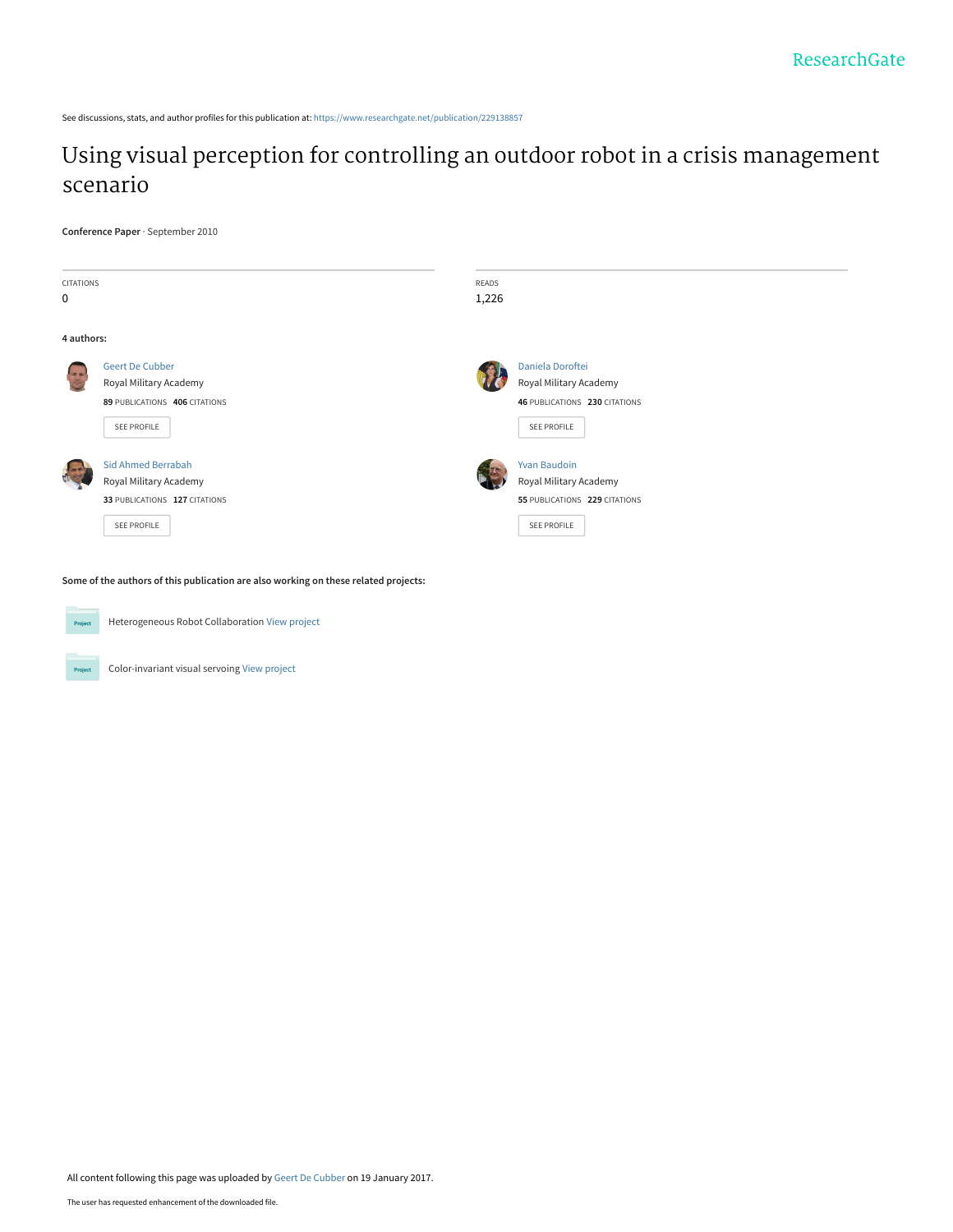# **Using visual perception for controlling an outdoor robot in a crisis management scenario**

### **G. De Cubber, D. Doroftei, S.A. Berrabah, Y. Baudoin**

Royal Military School of Belgium, Department of Mechanics,

30 Avenue De La Renaissance, B1000 Brussels, Belgium

geert.de.cubber@rma.ac.be

#### **Abstract**

Crisis management teams (e.g. fire and rescue services, anti-terrorist units ...) are often confronted with dramatic situations where critical decisions have to be made within hard time constraints. Therefore, they need correct information about what is happening on the crisis site. In this context, the View-Finder projects aims at developing robots which can assist the human crisis managers, by gathering data. This paper gives an overview of the development of such an outdoor robot. The presented robotic system is able to detect human victims at the incident site, by using vision-based human body shape detection. To increase the perceptual awareness of the human crisis managers, the robotic system is capable of reconstructing a 3D model of the environment, based on vision data. Also for navigation, the robot depends mostly on visual perception, as it combines a model-based navigation approach using georeferenced positioning with stereo-based terrain traversability analysis for obstacle avoidance. The robot control scheme is embedded in a behavior-based robot control architecture, which integrates all the robot capabilities. This paper discusses all the above mentioned technologies.

### **Keywords**

Visually guided robots, Dense Structure from Motion, Behavior-based Robot Control, Intelligent Mobile Outdoor Robots, Crisis Management

### **1. Introduction**

#### **1.1. Goal and problem statement**

When confronted with a large crisis, the human crisis managers require a complete overview of the crisis site is necessary to take correct decisions. However, obtaining such a complete overview of a complex site is not possible in real-life situations when the crisis management teams are confronted with large and complex unknown incident sites. In these situations, the crisis management teams typically concentrate their effort on a primary incident location (e.g. a building on fire, a crashed airplane ...) and only after some time (depending on the manpower and the severity of the incident), they turn their attention towards the larger surroundings, e.g. searching for victims scattered around the incident site. A mobile robotic agent could aid in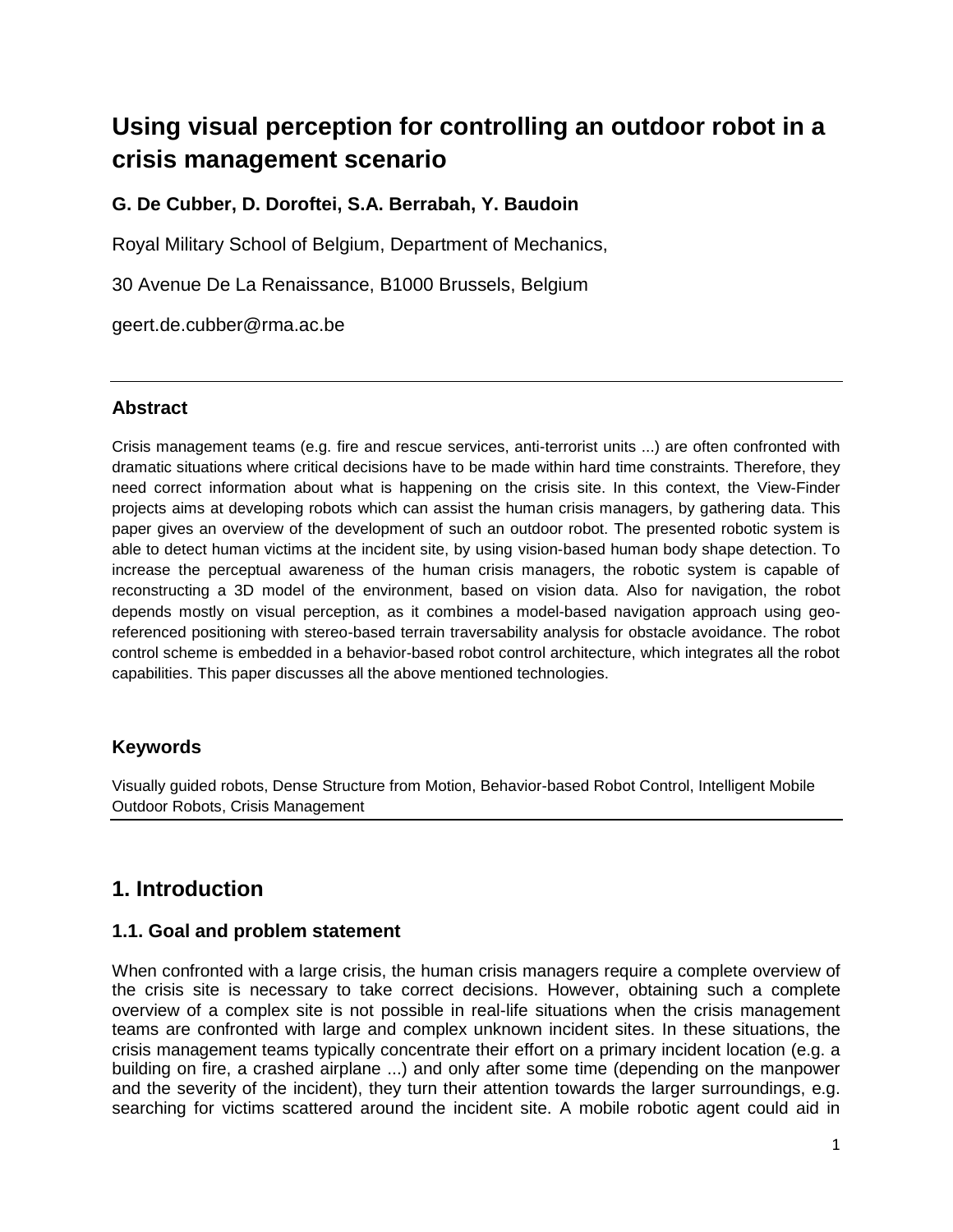these circumstances, gaining valuable time by monitoring the area around the primary incident site while the crisis management teams perform their work. However, as the human crisis management teams are in general already overloaded with work and information in any medium or large scale crisis situation, it is essential that such a robotic agent – to be useful - does not require extensive human control (hence it should be semi-autonomous) and it should only report critical information back to the crisis management control center. The design requirements for such a robotic crisis management system give rise to four main problems which need to be solved for the successful development and deployment of such a mobile robot:

- 1. How can the robot automatically detect human victims, even in difficult outdoor illumination conditions?
- 2. How can the robot, which needs to navigate autonomously in a totally unstructured and unknown environment, auto-determine the suitability of the surrounding terrain for traversal?
- 3. How can the robotic system increase the perceptual awareness of the human crisis managers?
- 4. How can the robot be made semi-autonomous, such that the human crisis managers are not overloaded with the task of controlling the robot?

In response to the first question, we present an approach to achieve robust victim detection in difficult outdoor conditions, by going out from the Viola-Jones algorithm for Haar-features based template recognition and adapting it to recognize victims. Victims are assumed to be human body shapes lying on the ground. The algorithm tries to classify visual camera input images into human body shapes and background items. This approach is further explained in section 2.1.

The second problem which is stated above is that of the traversability estimation. This is a challenging problem, as the traversability is a complex function of both the terrain characteristics, such as slopes, vegetation, rocks, etc. and the robot mobility characteristics, i.e. locomotion method, wheel properties, etc. In section 2.2, we present an approach where a classification of the terrain in the classes "traversable" and "obstacle" is performed using only stereo vision as input data.

In response to the third question, we propose an image-based 3D reconstruction technique, enabling to reconstruct a global 3D model of the environment, as seen by the robot. Using this global 3D model, valuable information (presence of victims, dangerous gasses …) can be visualized to the crisis managers in a user friendly interface. The proposed 3D reconstruction methodology is further explained in section 3.

The final question raises the important issue that any robotic system should not increase the cognitive load for the human crisis managers. These human crisis managers prefer a scenario where they designate a working area to the robot, or select a set of interesting locations to investigate, and then the robot should execute this high-level task. Therefore, it is required that the robot can navigate to geo-referenced locations on a map. A behavior based control paradigm was chosen as a control mechanism to combine all robot capabilities in a comprehensive and modular framework, such that the robot can handle a high-level task (searching for human victims) with minimal input from human operators, by navigating in a complex, dynamic and environment, while avoiding potentially hazardous obstacles, using stereo vision as a main source of sensor information. The behavior based control architecture is further detailed in section 3 of this paper.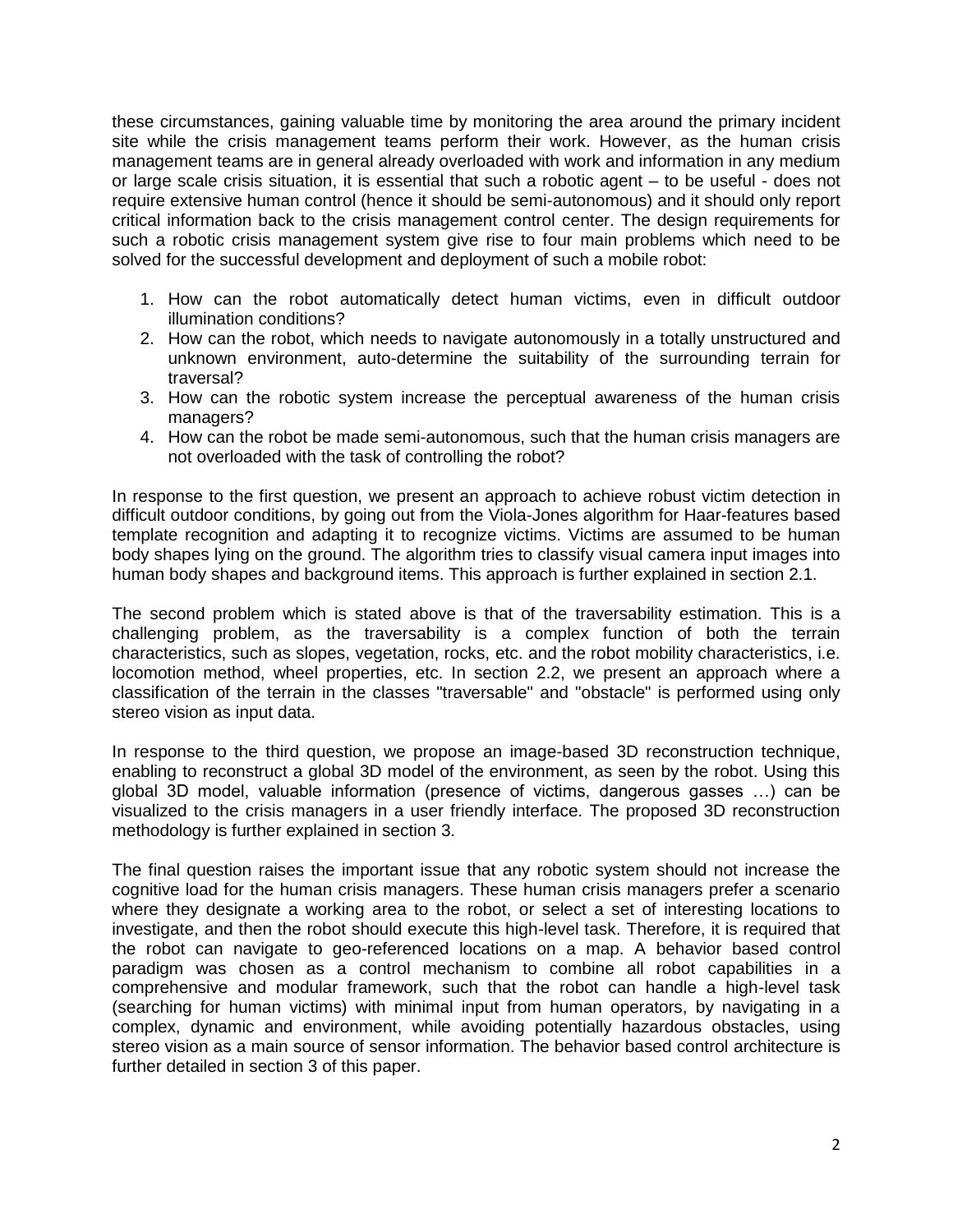### **1.2. System description**

The "ROBUDEM" outdoor mobile robotic platform which was developed in the framework of the View-Finder project is shown on Figure 1. It is equipped with a GPS system for accurate georegistered positioning and a stereo vision system. Next to these primary sensors it also disposes of 5 sonar sensors for collision avoidance and an Inertial Measurement Unit (IMU) for orientation measurement. For processing, the robot is equipped with two PC's: one featuring a Real-Time Linux operating system for low-level motor control, and one 1.6GHz Dual Core Windows PC, dealing with all high-level processing tasks. It is important to note that the developed robot must be seen as a research platform, designed to evaluate the presented technologies, not as an actual prototype of a real crisis management robot. For this purpose, the current platform is too large, too heavy and not fire and weatherproof enough. However, it presents an excellent platform to test the technologies presented in this paper and which can then be later integrated on a more robust real crisis management robot.



*Figure 1: The ROBUDEM robot used as a test platform for the presented technologies.*

# **2. Visual perception**

The Robudem robot used for the View-Finder project relies on vision as its primary sensing modality. Therefore, the amount of information which can be extracted from the measurements acquired by the on-board stereo camera system must be maximized. To this extent, multiple processing cues for the visual data are established. An important aspect of all these processing cues is that the information they deliver must be available in real-time, or near real-time. This constraint limits the complexity of the applied algorithms and calls for a balanced compromise between the quality of the output and the required processing time.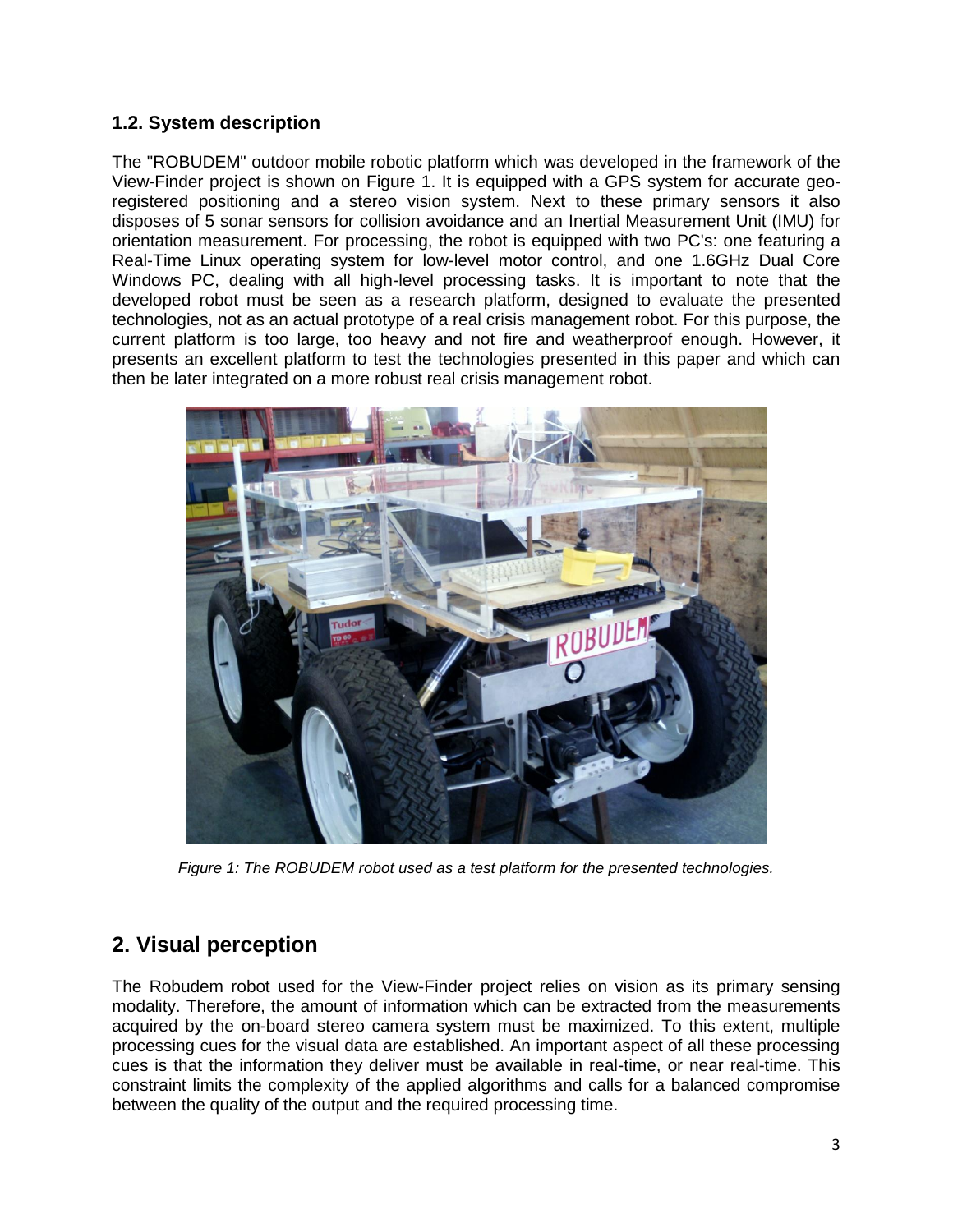#### **2.1. Human victim detection**

Automated human victim detection is a very difficult task, especially in complex, unstructured environments. In order to detect a human victim, one or more physical parameters of the victim need to be perceived by a sensor. These physical parameters can be (Burion, 2004): voice, temperature, scent, motion, skin color, face or body shape. Here, we present an approach to achieve robust victim detection in difficult outdoor conditions.

The basis for this work is a learning-based object detection method, proposed by Viola and Jones (Viola, 2004). Viola and Jones originally applied this technique in the domain of face detection. Their system yields face detection performance comparable to the best previous systems and is considered the fastest and most accurate pattern recognition method for faces in monocular grey-level images.

For the victim-detection application, we adapted the Viola-Jones technique, by training the algorithm with bodies, lying on the ground. To deal with the huge number of degrees of freedom of the human body and the camera viewpoint, the configuration space for human victims was reduced to victims lying face down and more or less horizontally in front of the camera. This case has been chosen because in real disasters this pose has the highest probability. The people try to protect their head and their ventral body parts which are the most vulnerable. Another reason is that in this position, the possible positions of the limbs form a relatively small pool comparing to the other cases. Also the orientation of the body must be considered because the legs have a different shape than the upper body and the head. To handle this, the sample images were taken with the both body orientations (left-to-right and right-to-left). To enlarge the data-set, the images were then later flipped horizontally and re-used during the Haar-training.

For database training, 800 positive scenes were recorded, featuring human victims in several orientations and under varying illumination. These images were taken with an on-board stereo camera system. Furthermore 500 pairs of negative images were recorded outside and 100 pairs inside. These images contain no humans but the variety of the background is high, such that the learning method sets up good thresholds.



*Figure 2: An example test image for Victim Detection*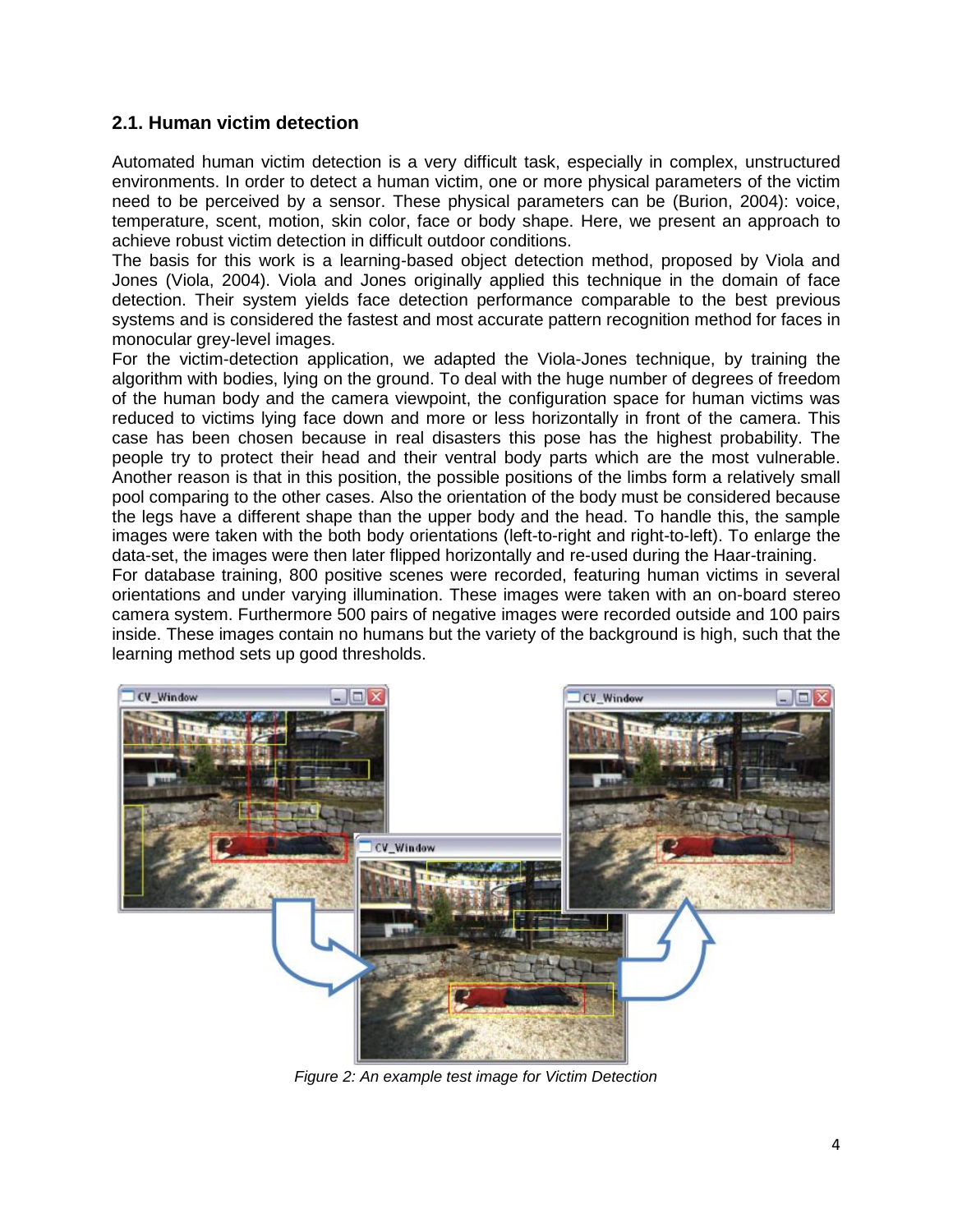Theoretically, the classifier for victim detection has a 100% detection rate and less than 10-6 % false alarm rate. Of course, this is only true in the case of the positive and negative sample images. With new test images - which were taken in similar illumination conditions as the sample images but in different positions - the correct detection rate was approximately 65%. Figure 2 shows the result of the victim detection algorithm. The red rectangles are the hits of the detector for the victims whose head is at the left, the yellow ones for those whose head is at the right. In the first image of Figure 2, the victim was correctly found besides of a lot of false positives. These false alarms are eliminated by merging the adjacent rectangles of correct posture. The processing time for running the victim detector is between 60 and 80 milliseconds, which means that we are able to achieve 13 to 16 frames per second. This is a very good result, as it allows near real-time reactions in the robot control scheme and it also allows integrating the results of multiple detection runs over time by means of a tracking scheme, to enhance the detection rate and reduce the false positive rate.

#### **2.2. Terrain-traversability estimation**

Terrain traversability analysis is a research topic which has been in the focus of the mobile robotics community in the past decade, inspired by the development of autonomous planetary rovers and, more recently, the DARPA Grand Challenge.

In this paper, we present an approach where a classification of the terrain in the classes "traversable" and "obstacle" is performed using only stereo vision as input data. In a first step, high-quality stereo disparity maps are calculated by a fast and robust algorithm (Scharstein, 2002). Using this stereo depth information, the terrain classification is performed. Detecting obstacles from stereo vision images may seem simple, as the stereo vision system can provide rich depth information. However, from the depth image, it is not evident to distinguish the traversable from the non-traversable terrain, especially in outdoor conditions, where the terrain roughness and the robot mobility parameters must be taken into account.







c) V-Disparity Image

d) Obstacle Image



*Figure 3: Terrain Traversability Estimation: a) Left stereo image; b) Disparity image; c) V-Disparity image after Hough transform; d) Obstacle image.*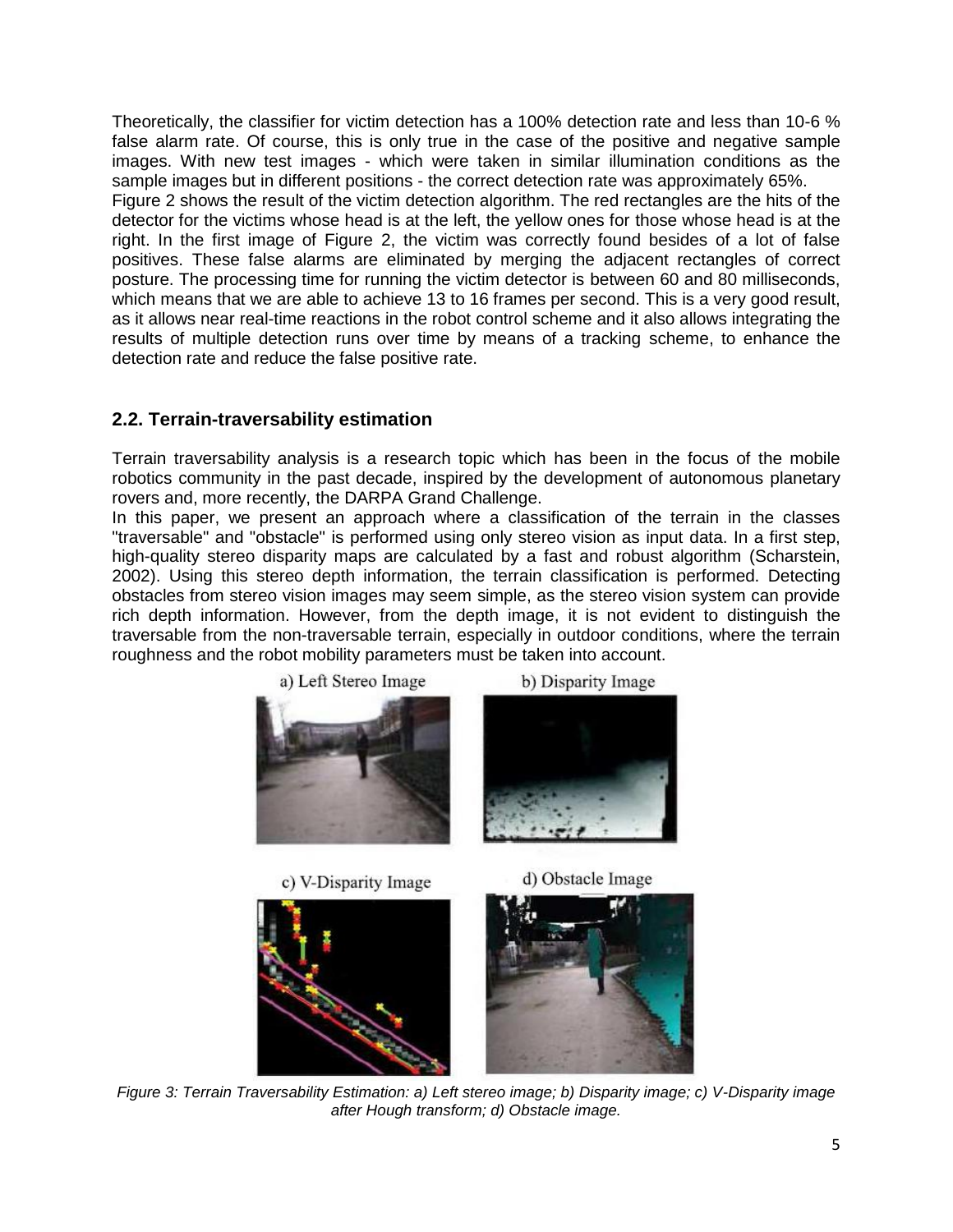Our approach is based on the construction and subsequent processing of the v-disparity image (Labayrade, 2002), which provides a robust representation of the geometric content of road scenes. The v-disparity image is constructed by calculating a horizontal histogram of the disparity stereo image. Consider 2 stereo frames, as shown in Figure 3a, and the computed disparity image  $I_D$ , as shown in Figure 3b. Then, the v-disparity image  $I_V$  can be constructed by accumulating the points with the same disparity that occur on a horizontal line in the image. Figure 3c displays the v-disparity image  $I_V$  for the given input images.

The classification of the terrain in traversable and non-traversable areas goes out from the assumption that the majority of the image pixels are related to traversable terrain of the ground plane. The projection of this ground plane in the v-disparity image is a straight line, from the top left to the bottom right of the v-disparity image. Any deviations from this projection of the ground plane are likely obstacles or other non-traversable terrain items. As such, the processing of the v-disparity image comes down to estimating the equation of the line segment in the v-disparity image, corresponding to the ground plane. This is done by performing a Hough transform on the v-disparity image and searching for the longest line segment. The red line in Figure 3c indicates the largest line segment, corresponding to the ground plane.

Finally, one must choose a single parameter which accounts for the maximum terrain roughness. As this parameter depends only on the robot characteristics, it only needs to be set once. This parameter sets the maximum offset in v-disparity space to be considered part of the ground plane. The two pink lines in Figure 3c indicate the region in v-disparity space where pixels are considered part of a traversable region. Terrain corresponding to pixels in v-disparity space in between the two pink lines is considered traversable, while any outliers are regarded as obstacles, which enables to compile an obstacle image  $I<sub>O</sub>$ . The result of this operation can be judged from Figure 3d, showing the obstacle image. This is a version of the color input image, where false color data corresponding to the disparity is superposed for pixels classified as belonging to non-traversable terrain.

It may be noted that the lower part of the legs of the person standing in front of the robot were not detected as obstacles. This is due to the choice of the threshold parameter for the ground plane. After tests in multiple environments, we used a threshold parameter of 50, which offers a good compromise between a good detection rate and low false positive detection rate.

# **3. Visual 3D reconstruction**

When confronted with a large crisis, the crisis management teams require a global overview of the crisis scene. In practical situations, however, it is near impossible to obtain such a global overview, due to the abundance of information coming from different sources and the lack of a global model of the crisis scene where all this information can be nicely visualized upon. In this section, we propose an automated 3D reconstruction approach for building a global 3D model. This 3D reconstruction approach is based on dense structure from motion (SFM) recovery from images captured by a camera on-board a semi-autonomous crisis management robot. Dense structure from motion algorithms aim at estimating a 3D location for all camera image pixels.

There are multiple approaches towards dense structure from motion. The most modern dense structure from motion algorithms minimize the optical flow constraint and enforce smoothness in the depth field in a variational framework. However, due to the noisiness of the optical flow and due to projection ambiguities, these algorithms are still not very robust when confronted with unconstrained 3D camera motion and changing illumination conditions. One could argue that these problems are due to the fact that dense structure from motion is a relatively new field of research that emerged recently due to the rise in computing power.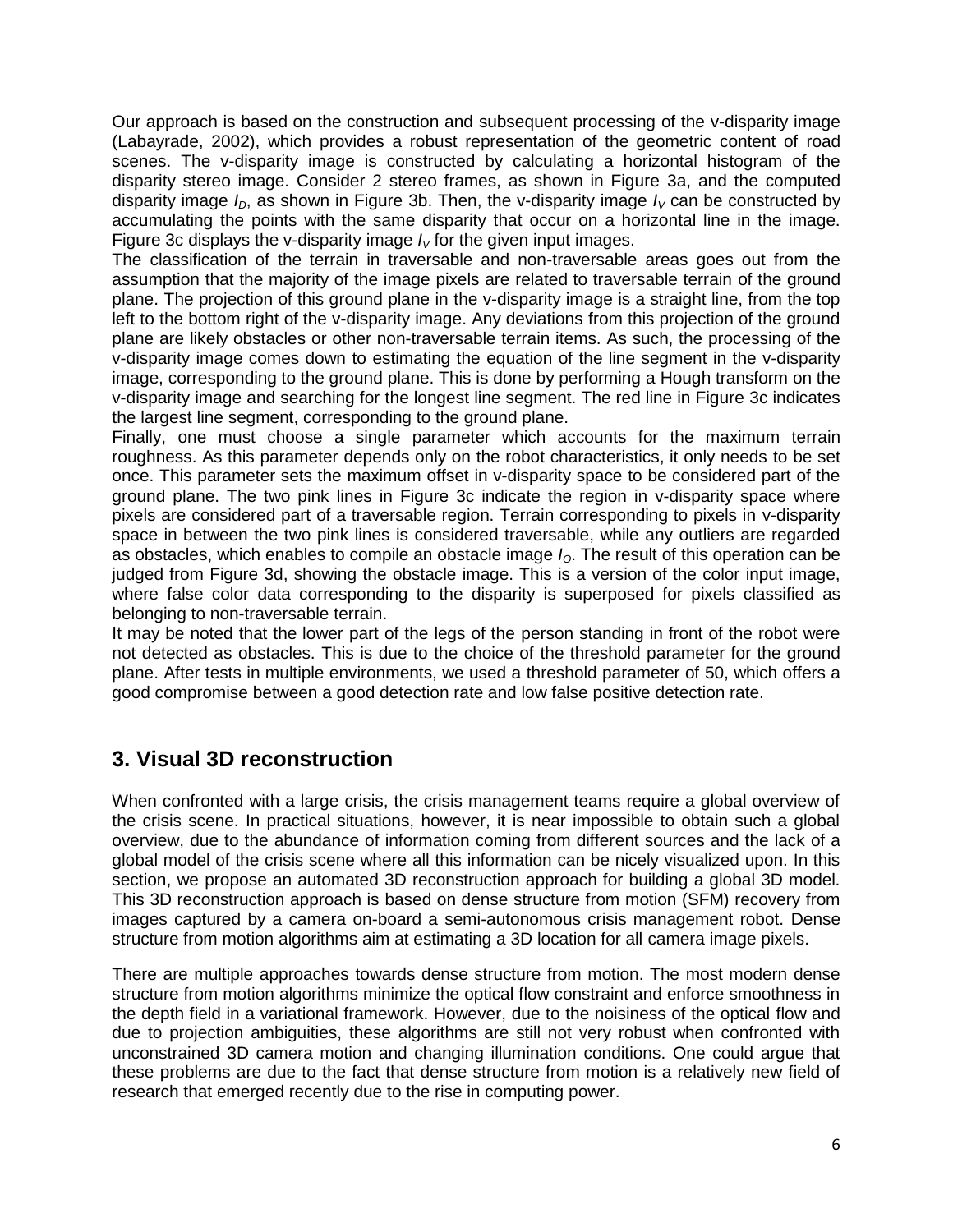Sparse structure from motion, on the other hand, is a more mature research domain, which dates back to the early work of Longuet-Higgins (Longuet-Higgins, 1981). Through the years, sparse structure from motion algorithms have been optimized and made more robust, notably by the work of Hartley and Zissermann (Hartley, 2004).

To address the classical dense structure from motion shortcomings, we adopt a dual approach for dense structure estimation (De Cubber, 2010). The approach combines the strength of the more robust feature-based structure from motion approaches with the spatial coherence of dense reconstruction algorithms. Dense reconstruction is regarded as a high-dimensional data fusion problem with as inputs the camera motion parameters and 3D coordinates of feature points estimated by sparse reconstruction and dense optical flow. The base constraint of the variational approach is the traditional image brightness constraint, but parameterized for the depth using the 2-view geometry. This estimation of the geometry, as expressed by the fundamental matrix, is automatically updated at each iteration of the solver. A regularization term is added to ensure good reconstruction results in image regions where the data term lacks information. An automatically updated regularization term ensures an optimal balance between the data term and the regularization term at each iteration step. A semi-implicit numerical scheme was set up to solve the dense reconstruction problem. The solver goes out from am initialization process which fuses optical flow data and sparse feature point matches.

The developed methodology is capable of estimating a high quality 3D reconstruction of a natural scene (as presented in section 5), which makes it a valuable tool for human crisis management teams. Indeed, the results obtained during a real crisis management exercise, show that the visual models outputted by the presented method, can increase the situational awareness of the human crisis managers by integrating localized information on the 3D model.

# **4. Behavior-based robot control**

Figure 4 illustrates the general robot control architecture, set up as a test bed for the algorithms discussed in this paper. The RobuDem robot used in this setup features 2 on-board processing stations, one for low-level motor control (Syndex Robot Controller), and another one for all the high-level functions. A remote robot control PC is used to control the robot and to visualize the robot measurements from a safe distance. All data transfer between modules occurs via TCP and UDP-based connections, relying on the CoRoBa (Colon, 2006) protocol.

A behavior-based navigational architecture is used for semi-autonomous intelligent robot control. Behavior-based techniques have gained a widely popularity in the robotics community (Jones , 2004), due to the flexible and modular nature of behavior-based controllers, facilitating the design process. Following the behavior based formalism, a complex control task is subdivided into a number of more simple modules, called behaviors, which each describe one aspect of the sensing, reasoning and actuation robot control chain. Each behavior outputs an objective function, *o*(x), which is a multi-dimensional normalized function of the output parameters, where x is an *n*-dimensional decision variable vector. The degree of attainment of a particular alternative x, with respect to the  $k^{th}$  objective is given by  $o_k(x)$ .

A first behavior implemented on the robot is a goal seeking behavior. From the robot control station, the human operator is able to compile a list of waypoints for the robot. The path planning module compares this list of waypoints with the robot position and calculates a trajectory to steer the robot to the goal positions in the list. The first point on this trajectory list is sent to a *GoToGoal* behavior module, which aims to steer the robot to this point, as such executing the trajectory defined by the path planner.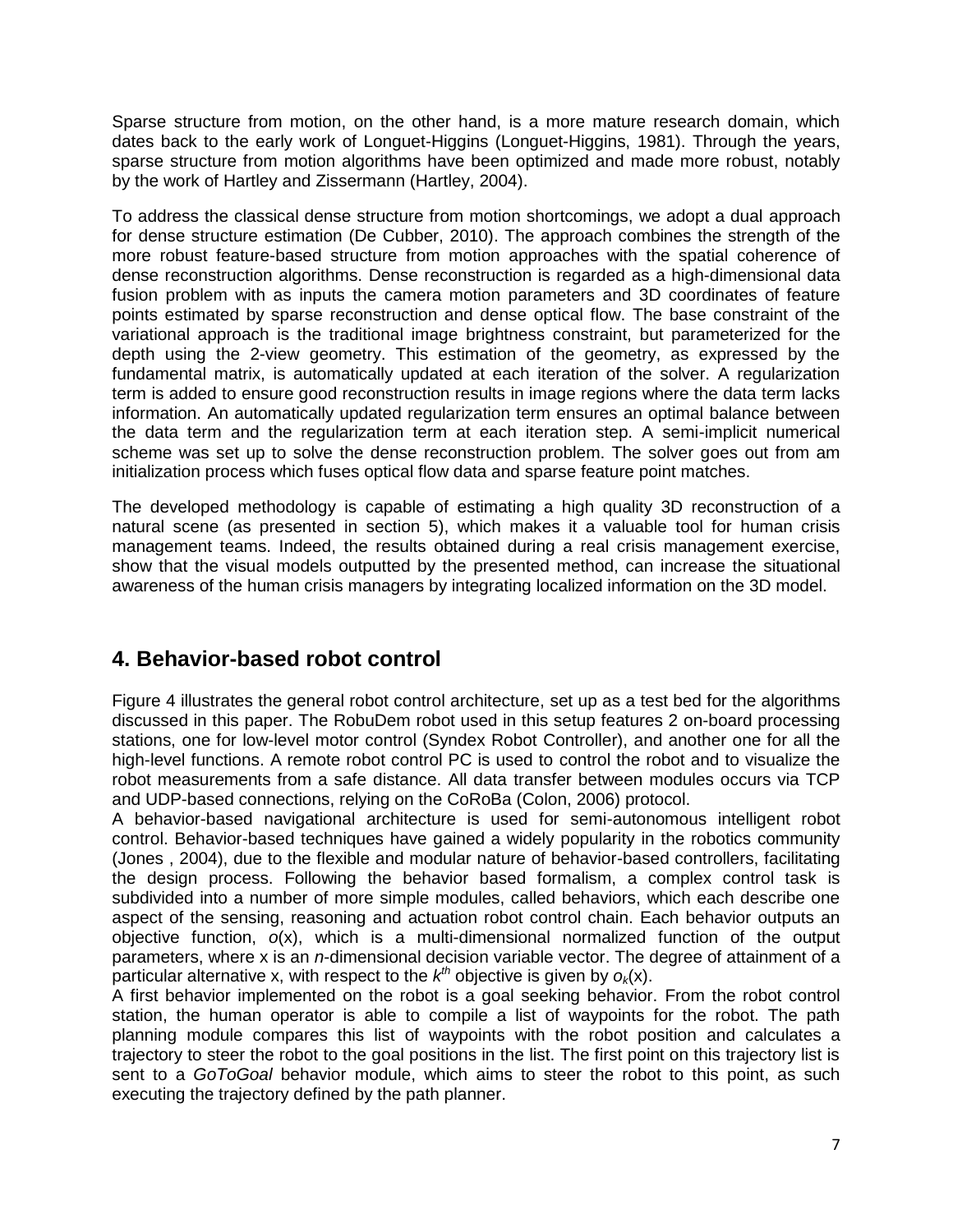

*Figure 4: Robot Control Architecture*

The ROBUDEM robot uses vision as a primary sensing modality and is therefore equipped with a stereo vision system. The information from this stereo vision system is used threefold:

- 1. The (left) color image is sent to a victim detection module, as presented in section 2.1. The victim detection module will report any detected human victims back to the human operator at the remote control station. For now, it is up to the user to decide how to react to the victim detection event, there is no automated response of the robot.
- 2. The color images are sent over the wireless link, such that the human operator receives at all time a visual cue of the environment. This is absolutely necessary when the robot is operating under tele-operation mode. In tele-operation mode, a human operator can control the robot by means of a joystick. Therefore, a first behavior is set up such that the robot obeys to the joystick commands.
- 3. The stereo data is processed by a terrain traversability estimation module, as presented in section 2.2. The obstacle image, resulting from this process, is analyzed and an *ObstacleAvoidance* behavior is set up to drive the robot away from any obstacles.

The specific design of each of these behaviors is out of the scope of this paper and is also not of primordial importance, as it uses classical methods of designing objective functions for behaviors. As usual in behavior-based control, the more important question is how to combine the different behaviors to come to a globally optimal control command for the robot to execute. For this, we have used the approach proposed by Doroftei et al. in (Doroftei, 2009). Their methodology consists of an extension of the classical goal-programming method, by integrating it with an approach based on reliability analysis. This methodology has the advantage that it incorporates direct information from the system under control into the control process, while taking into account a decision maker's preferences. As such, a globally optimal control command can be estimated, which is used to steer the different robot actuators.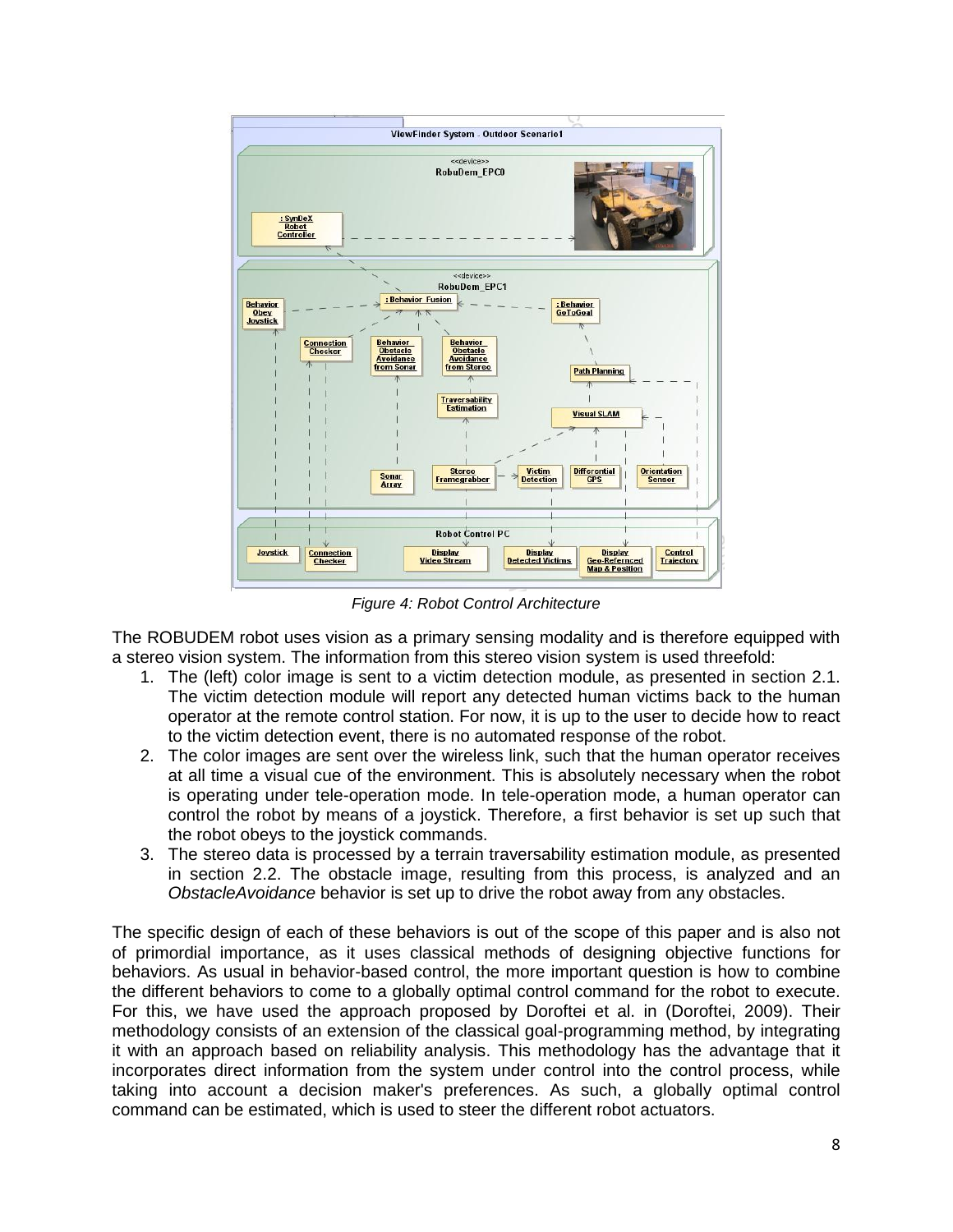### **5. Integrated results of a live crisis management exercise**

The presented technologies were tested during an integrated crisis management exercise, where an airplane crash was simulated. During this exercise, a semi-autonomous robot was asked by the firefighters to search for human survivors (in this case: the pilot who ejected from the airplane before the crash) near the incident site and while doing this, it was requested to build a 3D model of the environment. Figure 5 shows some images taken by the robot on-board camera during this validation test, whereas Figure 6 shows the reconstructed 3D model.



*Figure 5: Some frames shot by the semi-autonomous robot during the crisis management exercise and an external view*

The 3D model of Figure 6 shows a good resemblance to the physical nature of the environment and all required features can be identified: the ground plane, the bunker in the back, the canopy... As also the motion of the camera (which is fixed on the robot) is reconstructed using the presented methodology, the robot can be positioned in the virtual environment. As an example of how this 3D model can be efficiently used by crisis management teams, the 3D model of Figure 6 also indicates the position of a human survivor. The presence of the human survivor was detected by the human victim detection algorithm, as presented in section 2.1 and this information was fused with the 3D information obtained through the presented depth reconstruction algorithm to locate and visualize the victim in the 3D model. The visualization of the virtual 3D scene with added localized information, as presented by Figure 6, provides a powerful tool for the human crisis management teams to augment their situational awareness without increasing the cognitive load too much, as the whole process of data acquisition by the robot and processing by the presented algorithm is automated.



*Figure 6: Reconstructed 3D model of the environment, showing the camera/robot position and an indication of the presence of human survivors*